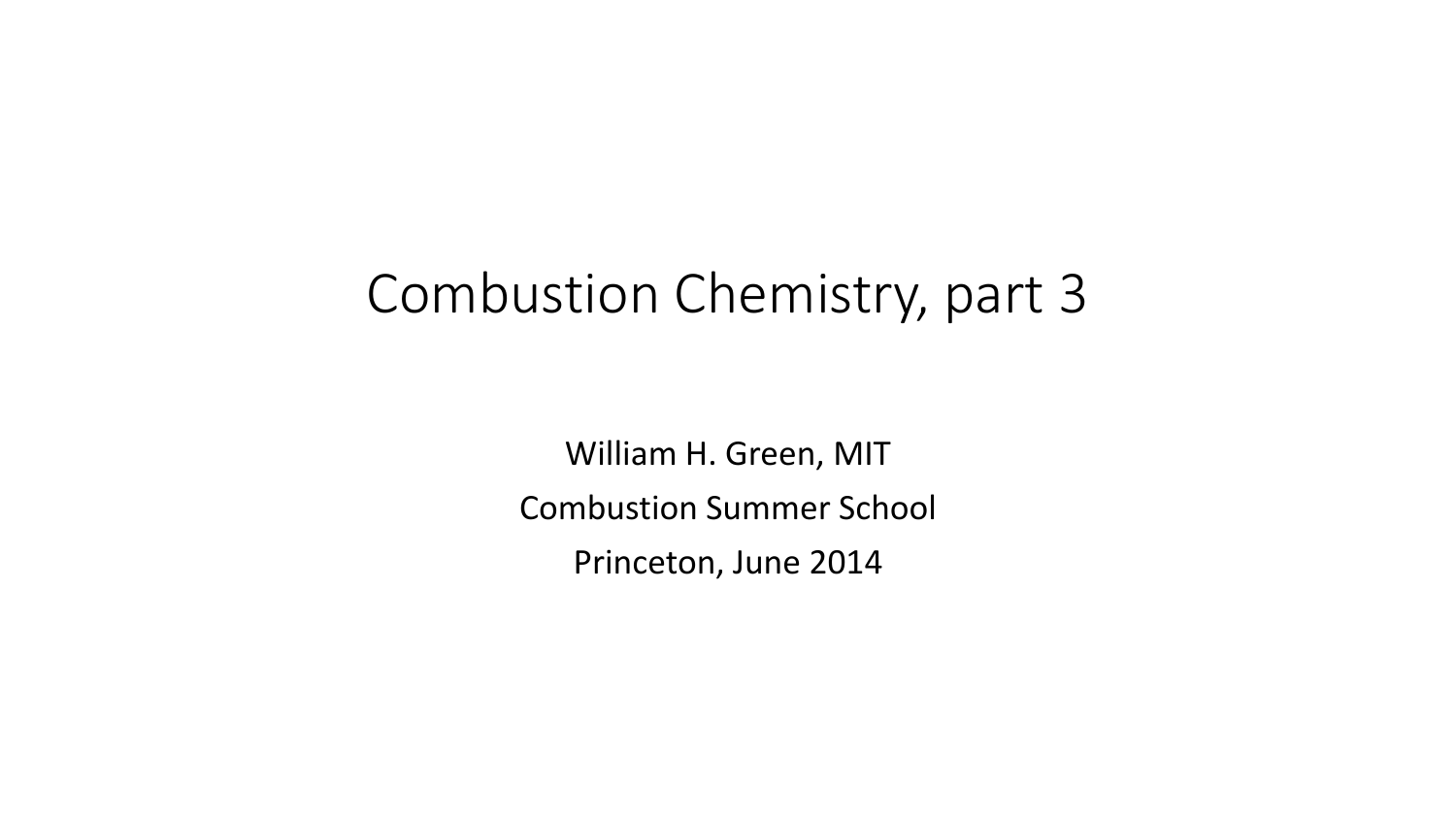## Quick Review

- Want to accurately model chemistry of current fuels (e.g. to see how they would perform in proposed new engines)
- Want to accurately model chemistry of proposed future fuels (e.g. to predict how they will perform)
- Chemistry models involve large number of species, reactions
	- Many molecules, many rate coefficients k(T,P)
- First we need to predict Thermochemistry of all molecules involved
	- Determines Equilibria, Heat Release (and so T)
- Second we need to predict Rate Coefficients for all reactions
	- All reverse reaction rate coefficients come from Thermochemistry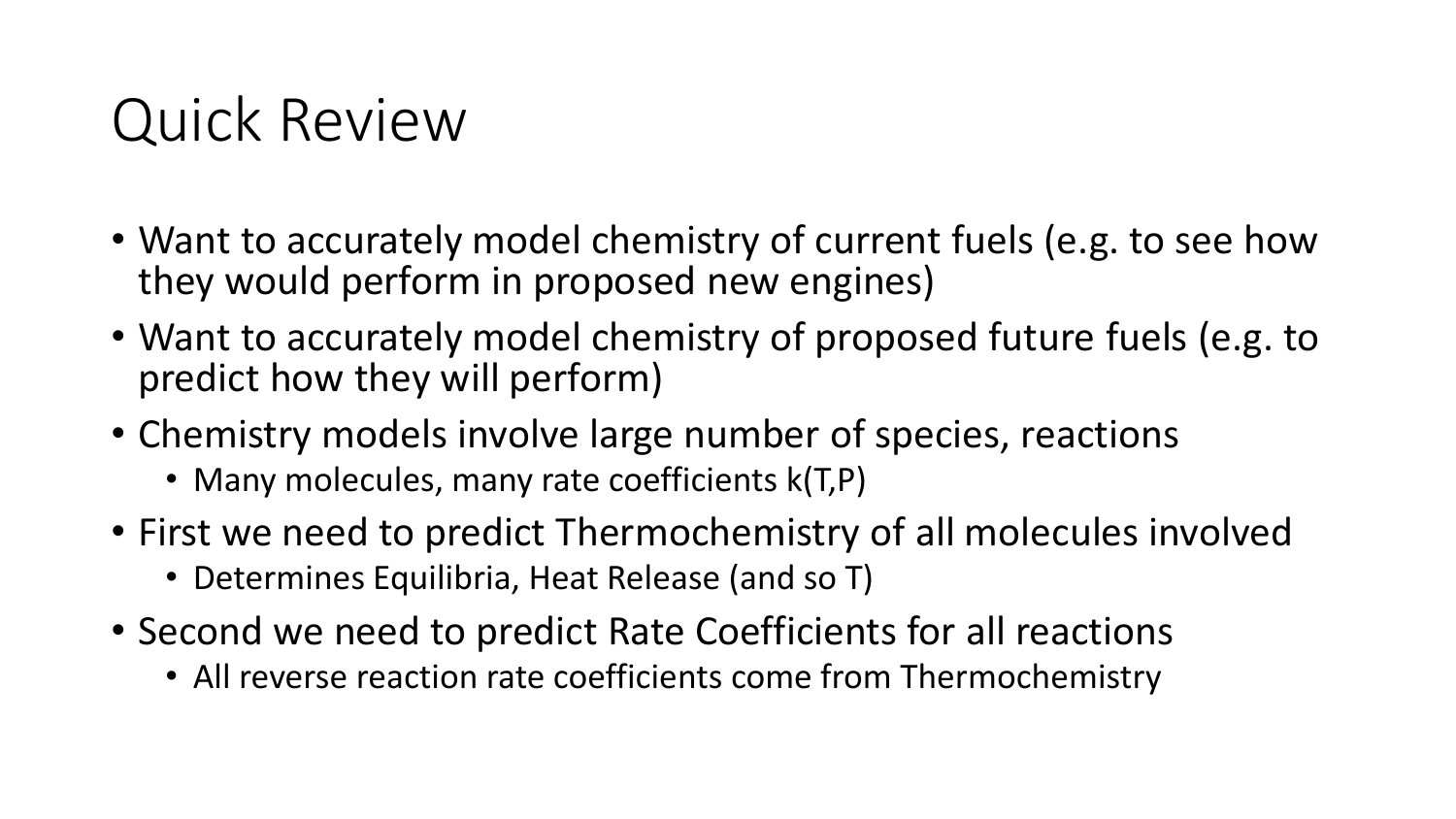# Molecular Thermochemistry

- Some species thermo measured experimentally
	- Extremely high accuracy possible: Active Thermochemical Tables…
	- ....but it is a lot of work, no exptl thermo for many molecules
- Quick thermochemistry from Group Additivity
	- Group values from experiment or quantum chemistry
	- Problems with cyclic species, some others.
- Can calculate thermochemistry using Quantum Chemistry
	- S, Cp(T) from computed geometry, d2V/dx2 usually DFT
	- Usually use RRHO Stat Mech formulas; problems with coupled torsions
	- H from best single-point V(R) calculation we can manage
	- Often ab initio H not good enough, need Bond-Additivity Corrections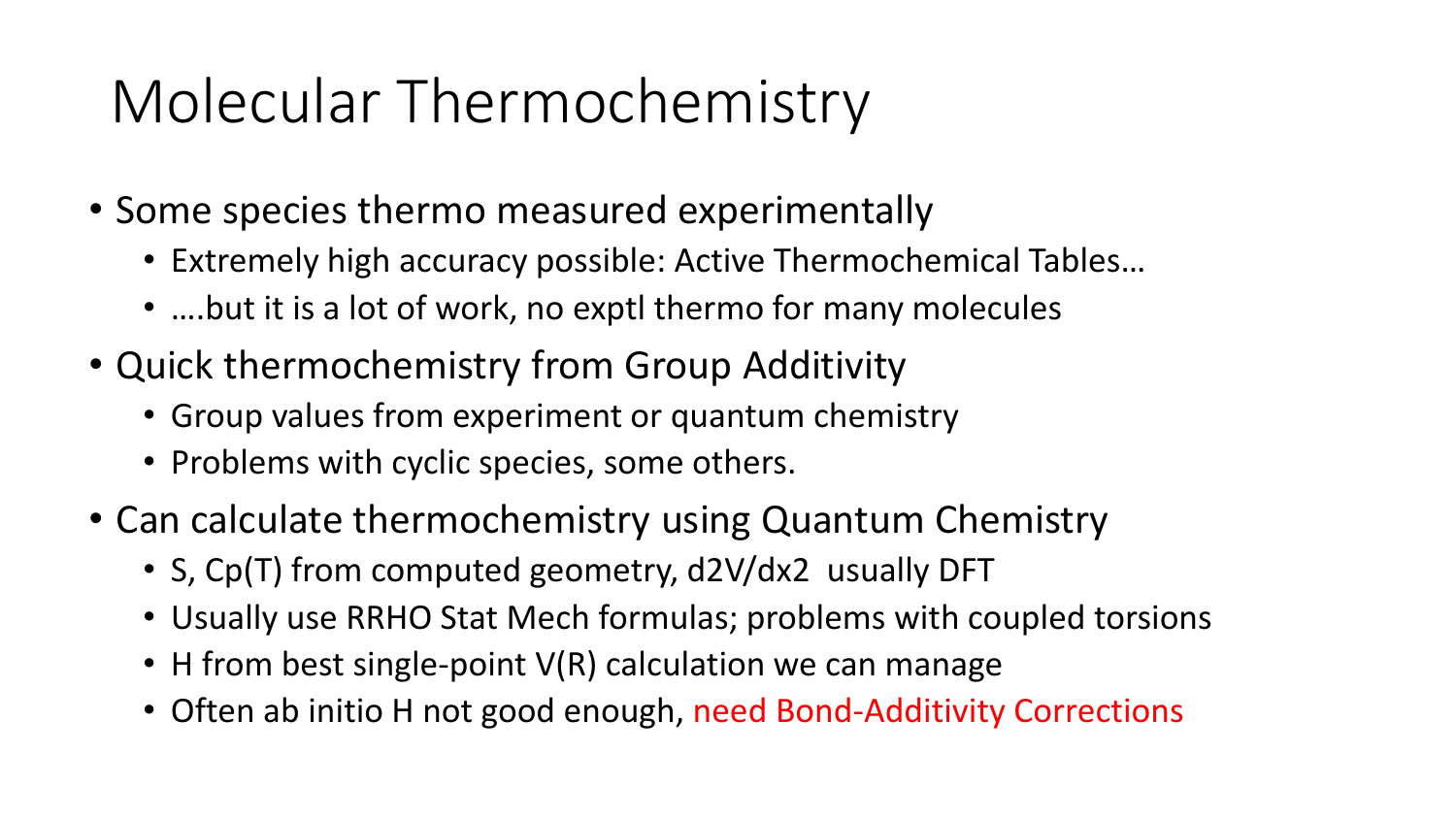### **Quantum Enthalpy Predictions** Improve a Lot with Empirical Bond-Additivity Corrections (BAC)

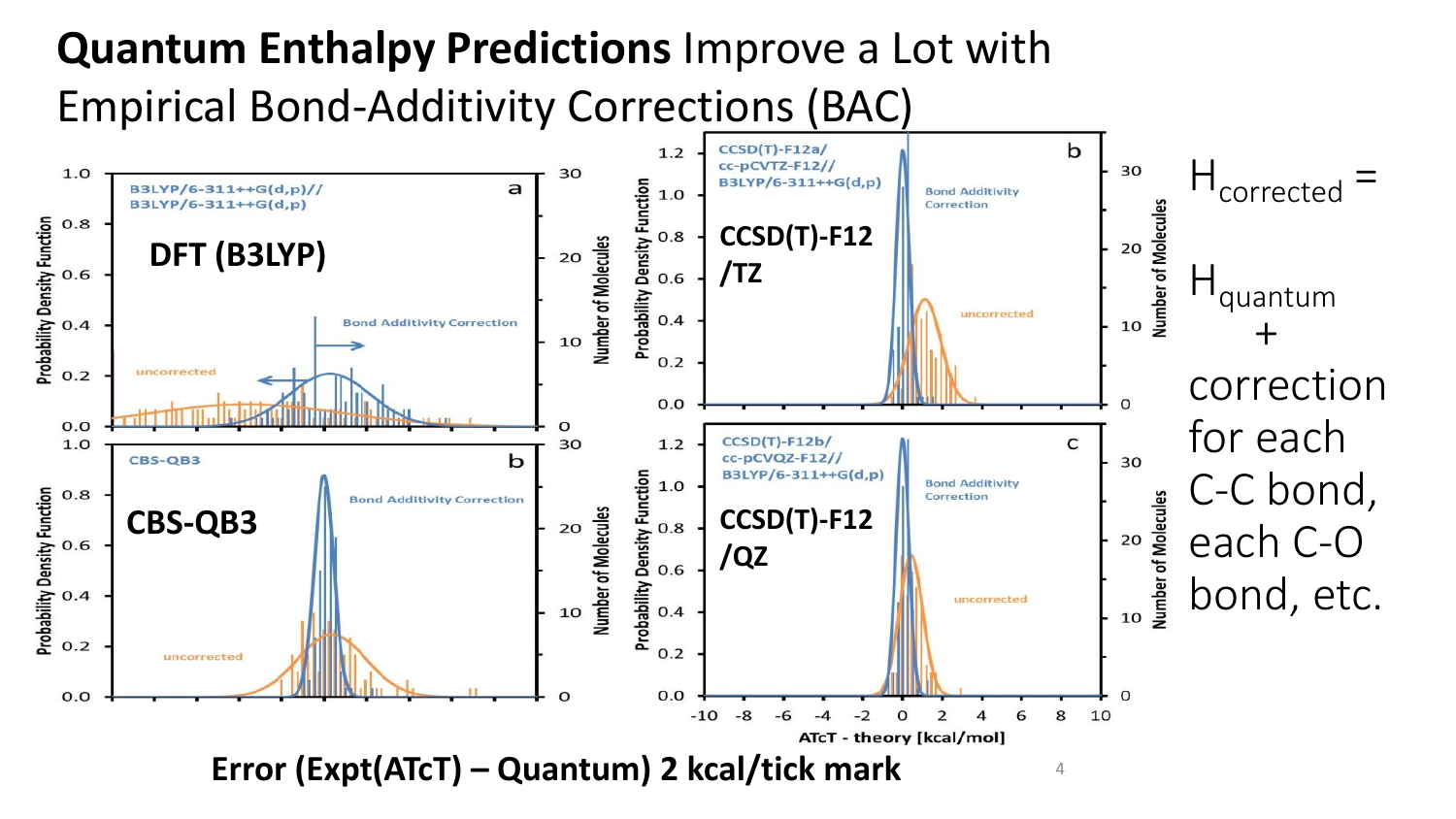# Computed Rate Coefficients

- Conventional Transition State Theory
	- Derived from rigorous classical-mechanics expression, assuming fast thermalization and no-recrossing of dividing surface. (User must define dividing surface between reactants and products; choice that minimizes computed k is the best.)

$$
k(T) = (k_{B}T/h)Q_{TS}/Q_{reactions} \exp(-\Delta E_{o}/k_{B}T)
$$

Q's are usually computed using RRHO stat mech formulas (assuming harmonic oscillators). Corrections for tunneling, torsions.

If system is not thermalized (collision rate not >> reaction rate):

$$
k(E) = N_{TS}(E)/h \rho_{reactions}(E)
$$

N is number of quantum states of TS with energy < E.

- Conventional TST is not perfect, but good accuracy for small effort
	- Always much cheaper and often more accurate than molecular dynamics.
	- Theory is sound, exact quantum gives same form, slightly different Q and N.
	- Often biggest source of inaccuracy is computed barrier ( $\Delta E_{o}$ )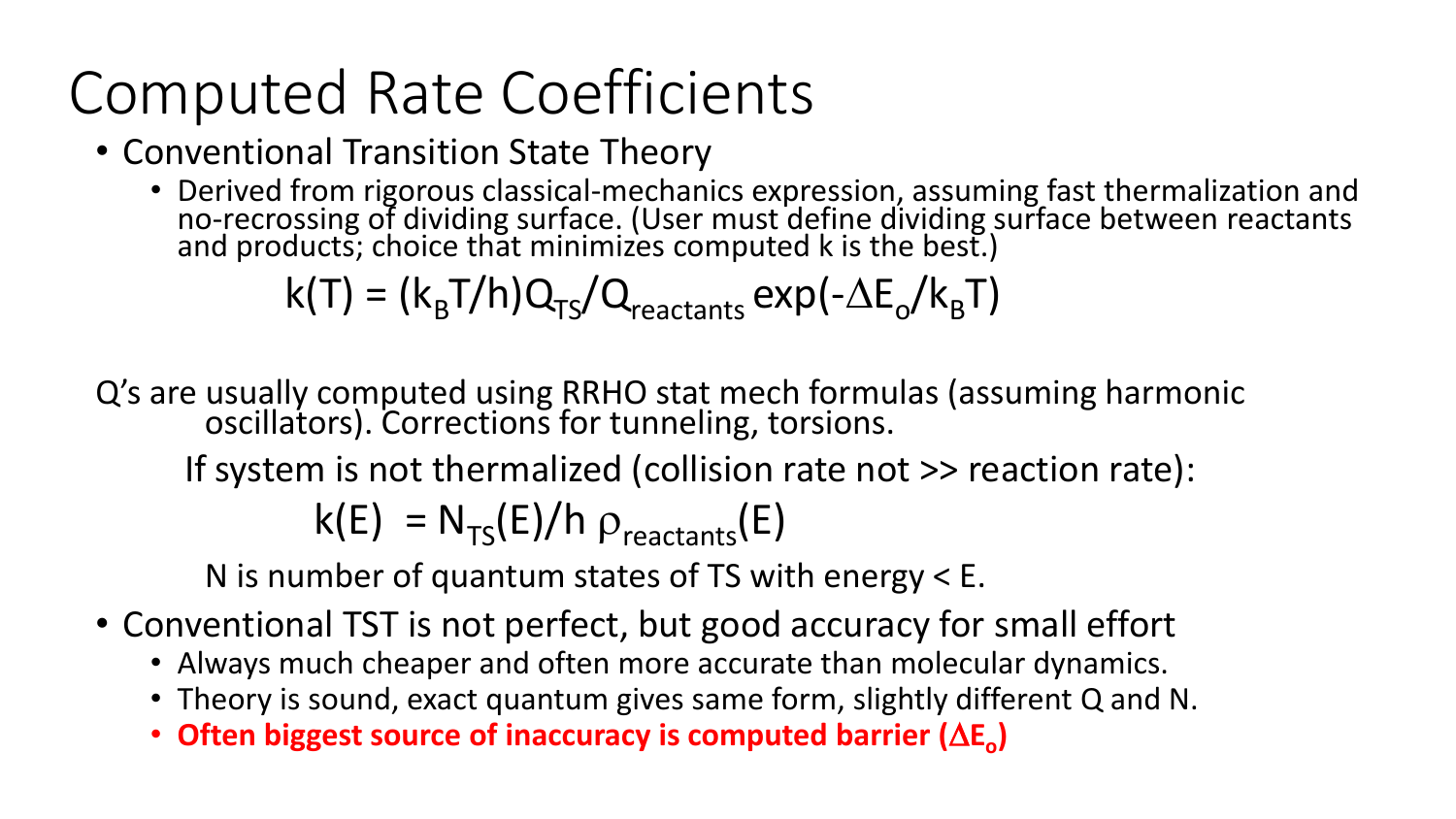#### Bond-Additivity Corrections can (mostly) fix enthalpy, but leave discrepancies in computed barrier heights



Compute **Slightly** Different Barrier Depending on which Direction you compute the Reaction

In this case the inconsistency is  $\sim$ 0.6 kcal/mole  $= 35\%$  discrepancy in rate at 1000 K.  $\frac{65}{6}$